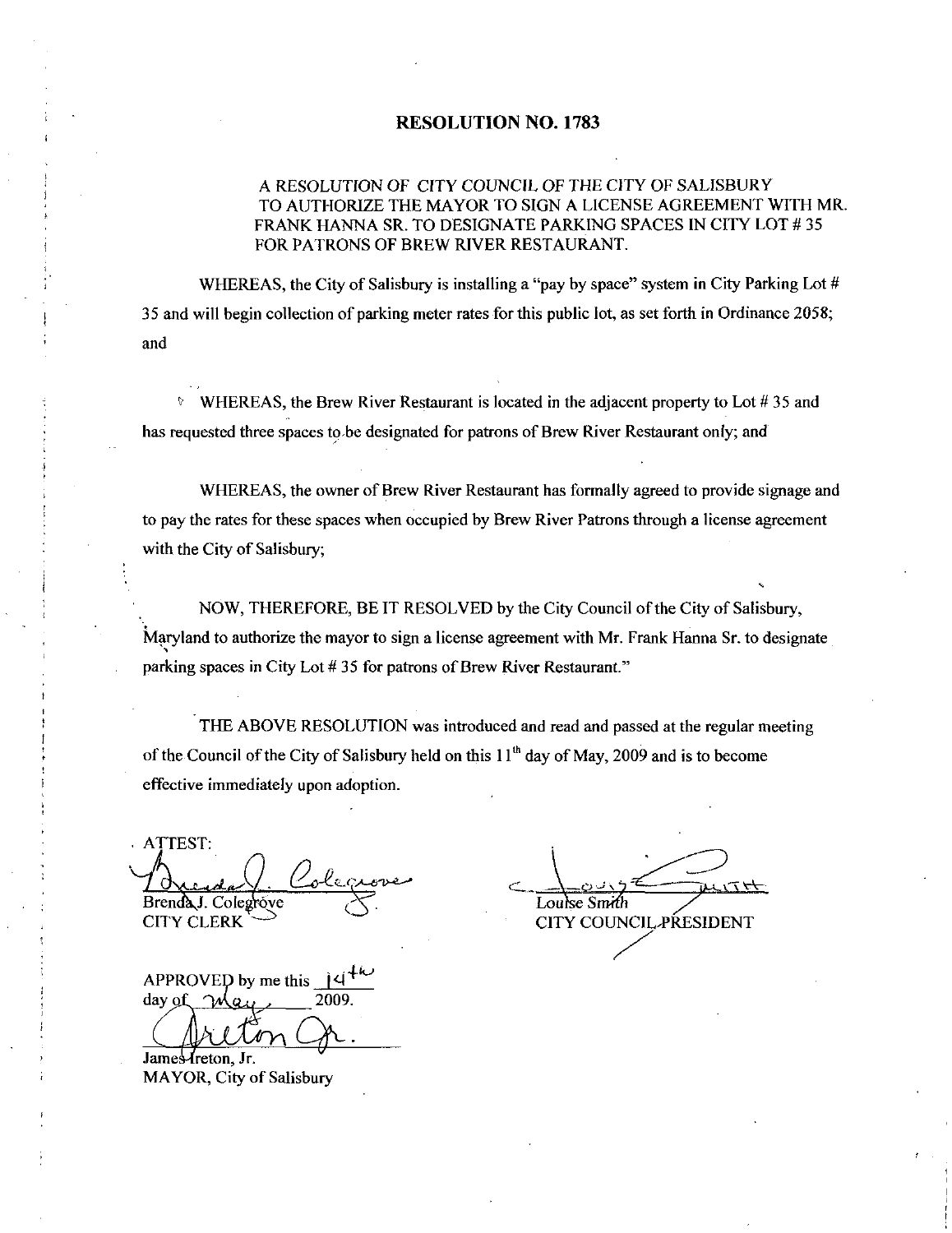#### LICENSE AGREEMENT

THIS LICENSE AGREEMENT made this 26 ENT<br>day of  $\begin{matrix} \overbrace{\hspace{2cm}} 2009 \end{matrix}$ <br>ation of the State of Maryland, (here between the CITY OF SALISBURY, a municipal corporation of the State of Maryland, (herein called Licensor), and FRANK B. HANNA, SR. of Salisbury, Wicomico County, Maryland, (herein called Licensee).

IN CONSIDERATION OF MUTUAL PROMISES herein contained, the parties agree as follows

Section 1. Grant of License to Premises:

Licensor hereby grants to Licensee a license to occupy and use for parking, subject to all of the terms and conditions hereof, the following described premises: ALL those lots or portions of parking spaces designated as PS 3, PS 2 and PS 1, and the portions of two  $(2)$  parking spaces located Easterly of the Easterly line of PS 1, as more fully shown and designated on AExhibit A@ attached hereto

Section 2. Limitation to Described Purpose:

The premises may be occupied and used by the Licensee, solely for parking, until this agreement is terminated

Section 3. Parking Rate Payments:

Licensee shall pay Licensor for this license by inserting appropriate payment in the meter when the parking spaces are occupied. Licensee understands that Licensor may change the parking rates at any time, and Licensee shall pay any increase in parking rates.

I Page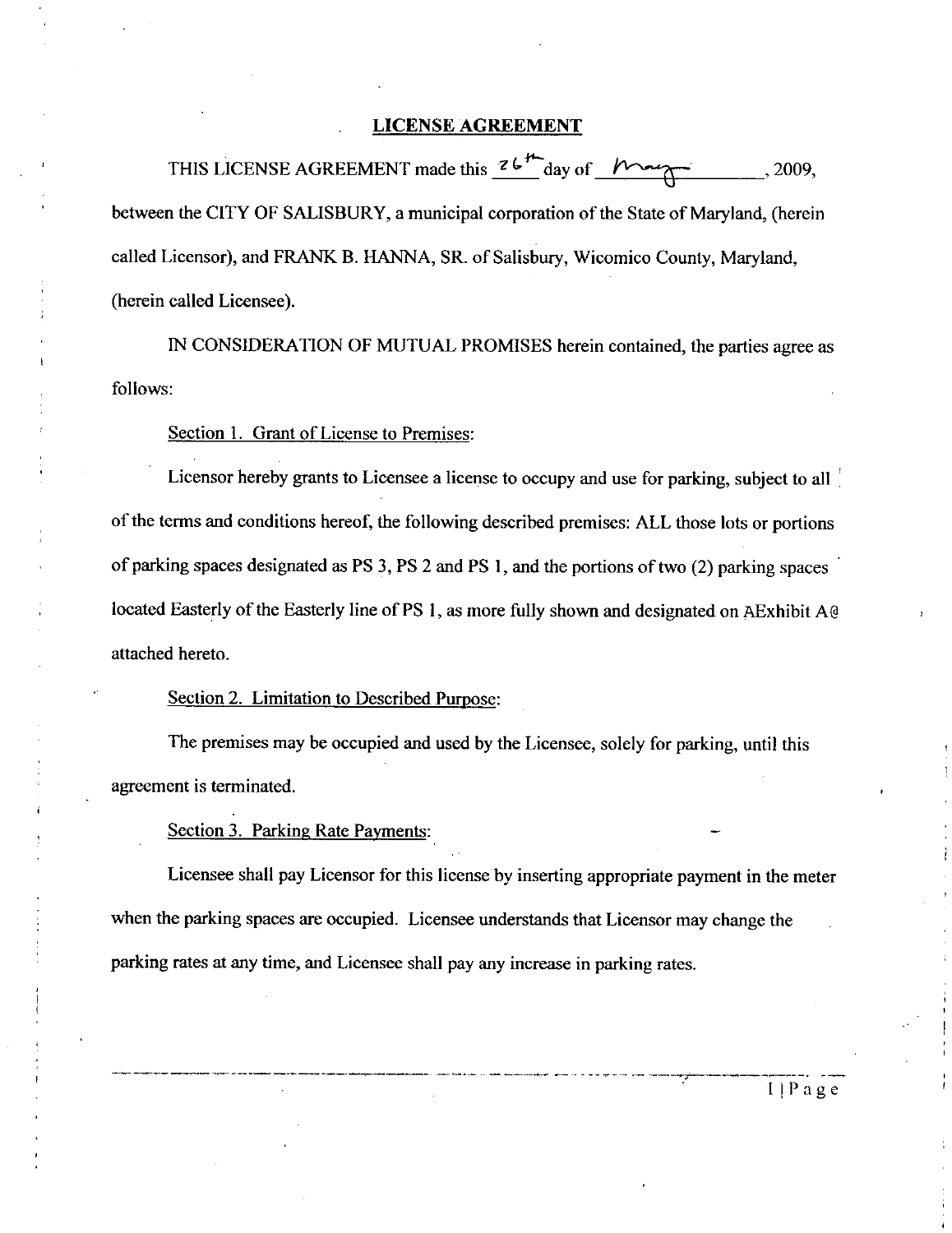#### Section 4. Signage:

Licensee may place a sign, approved by Licensor, on Parking Spaces Nos. 3, 2 and 1, indicating that these parking spaces are to be used only by patrons of the Brew River Restaurant and Bar

Section 5. Termination:

Either Licensor or Licensee may terminate this agreement at any time, upon fourteen (14)

days written notice to the other party. Licensee shall pay all sums due to the date of termination.

Section 6. Delivery of Notice:

Written notice shall be delivered to the following addresses

#### Licensor

i

i

City Administrator City of Salisbury 125 North Division Street Salisbury, Maryland 21801

Licensee

Frank B. Hanna, Sr. c/o Hanna Systems P.O. Box 2638 Salisbury, Maryland 21802

 $2|P$ age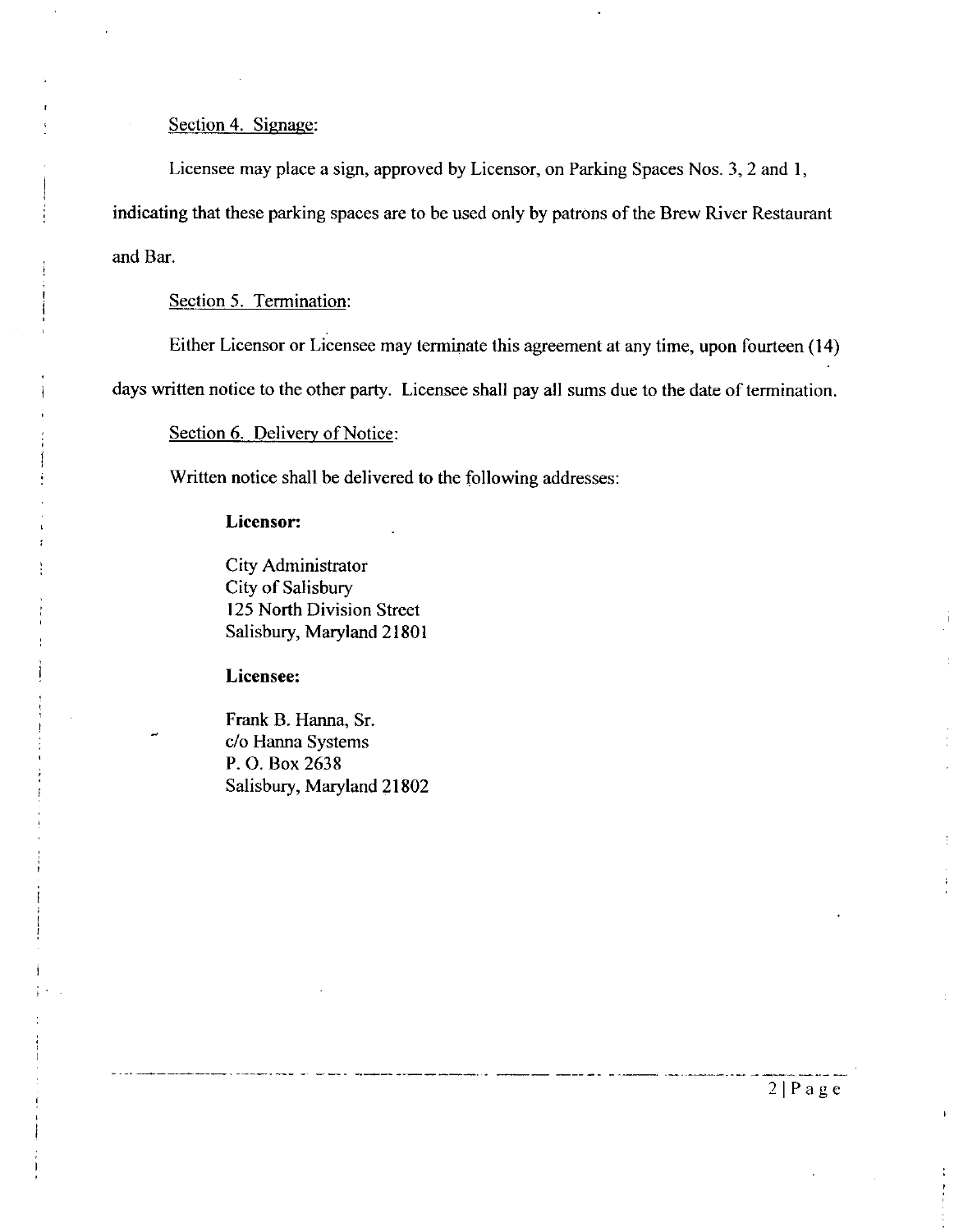## IN WITNESS WHEREOF, the parties have executed this License Agreement the day and

yeaz first above written

TEST/ATTEST: Sternell McBride

CITY OF SALISBURY, Licensor

By (SEAL) Mayor Frank B. Hanna, Sr., Licensee

STATE OF MARYLAND, COUNTY OF WICOMICO, TO WIT:

 $\sqrt{2}M\sqrt{N}$  (SEAL)<br>
STATE OF MARYLAND, COUNTY OF WICOMICO, TO WIT:<br>
I HEREBY CERTIFY that on this  $\frac{26^{\frac{14}{3}}}{9}$  day of  $\frac{1}{\alpha}$  2009,<br>
before me, the subscriber, a Notary Public for the state and county aforesai  $b$  and  $c$  of  $c$  or  $\gamma$   $\gamma$  as Mayor for the CITY OF SALISBURY, and acknowledged the foregoing License Agreement to be its respective act and deed AS WITNESS my hand and Notarial Seal.<br>AS WITNESS my hand and Notarial Seal. Fran<br>F WICOMICO,<br>s  $\frac{264}{100}$  day o<br>ic for the state are<br>or for the CITY (spective act and<br>urial Seal.<br> $\frac{2000}{100}$ <br>fary Public<br>F WICOMICO. Terms of King<br>
Served Picky<br>
STATE OF MARYLAND, COUNTY OF WI<br>
I HEREBY CERTIFY that on this<br>
before me, the subscriber, a Notary Public for<br>
Served Letter W.C., as Mayor for<br>
AS WITNESS my hand and Notarial S<br>
My Commissi

ard and the

STATE OF MARYLAND, COUNTY OF WICOMICO, TO WIT:

COF MARYLAND, COUNTY OF WICOMICO, TO WIT:<br>
I HEREBY CERTIFY that on this  $\frac{\partial Q^{\mu} \Delta}{\partial q}$  day of  $\frac{(\rho \gamma)}{q}$  2009,<br>
The subscriber a Notary Public for the state and county aforesaid personally appear I HEREBY CERTIFY that on this  $\frac{\partial q^{H_1}}{\partial q}$  day of  $\frac{(\rho \rho)}{d \rho}$ , 2009, before me, the subscriber, a Notary Public for the state and county aforesaid, personally appeared FRANK B. HANNA, SR., and acknowledged the for respective act and deed. Counterway Counterway FRANK B. HANNA, SR., and acknowledge<br>respective act and deed.<br>AS WITNESS my hand and Not<br> $\frac{1}{\sqrt{N}}$ <br>My Commission Expires:  $\frac{1}{N}$ <br>I HEREBY CERTIFY that I am be the state and county aforesaid, por for the CITY OF SALISBURY, and<br>respective act and deed.<br>tarial Seal.<br> $\leq$   $\sqrt{D2C}$ <br>otary Public  $\sqrt{20}$ <br>OF WICOMICO, TO WIT:<br> $\frac{1}{20}$ <br>OF WICOMICO, TO WIT:<br> $\frac{1}{20}$ <br> $\frac{1}{20}$ <br>

AS WITNESS my hand and Notarial Seal.

COTARY I HEREBY CERTIFY that I am an attorney admitted to practice before the Court of Appeals of Maryland, and that the aforegoing instrument was prepared  $\alpha$  my supervision. SERITH MOTARY

Paul D. Wilber, Esquire

i

 $3 | P$  a g e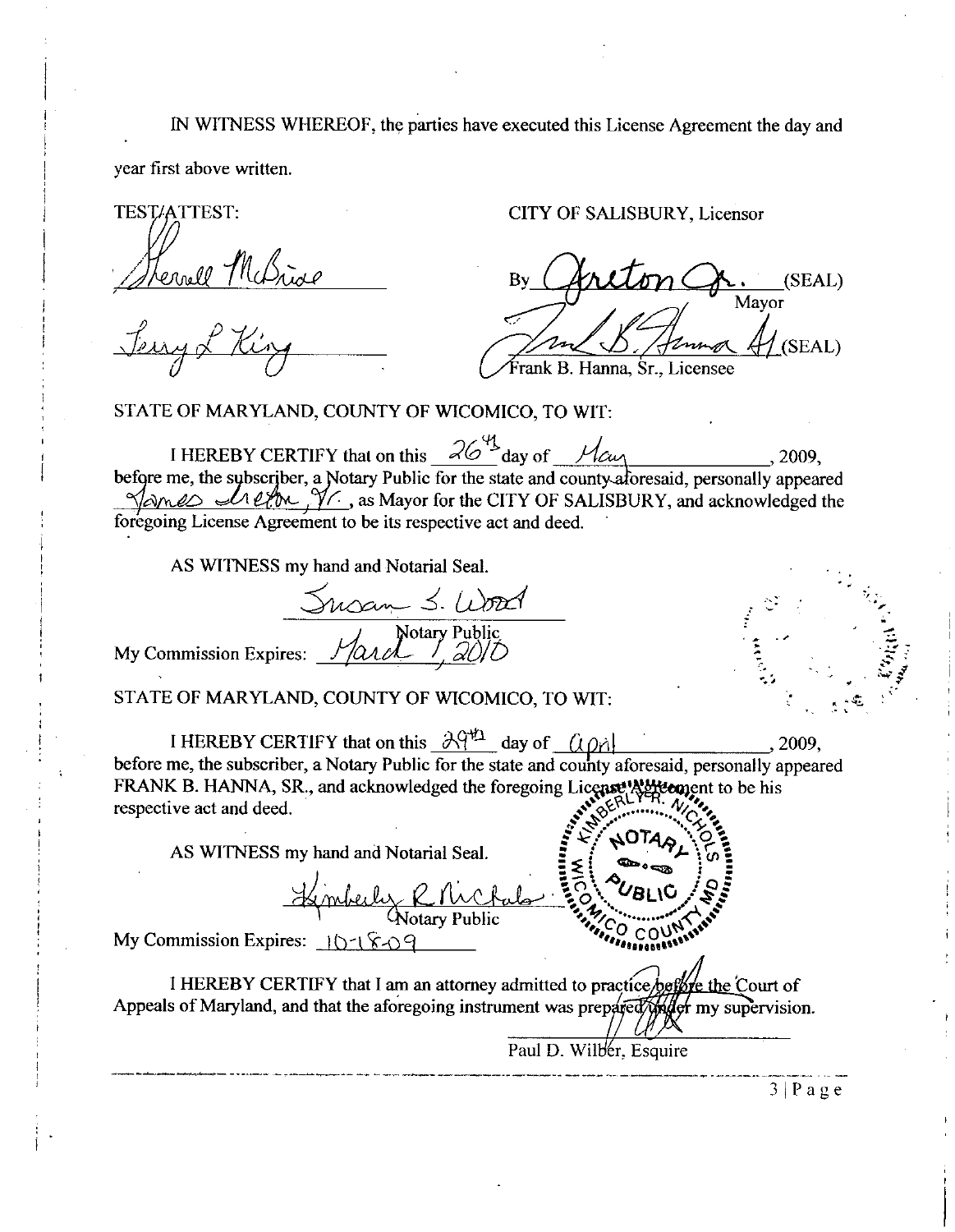